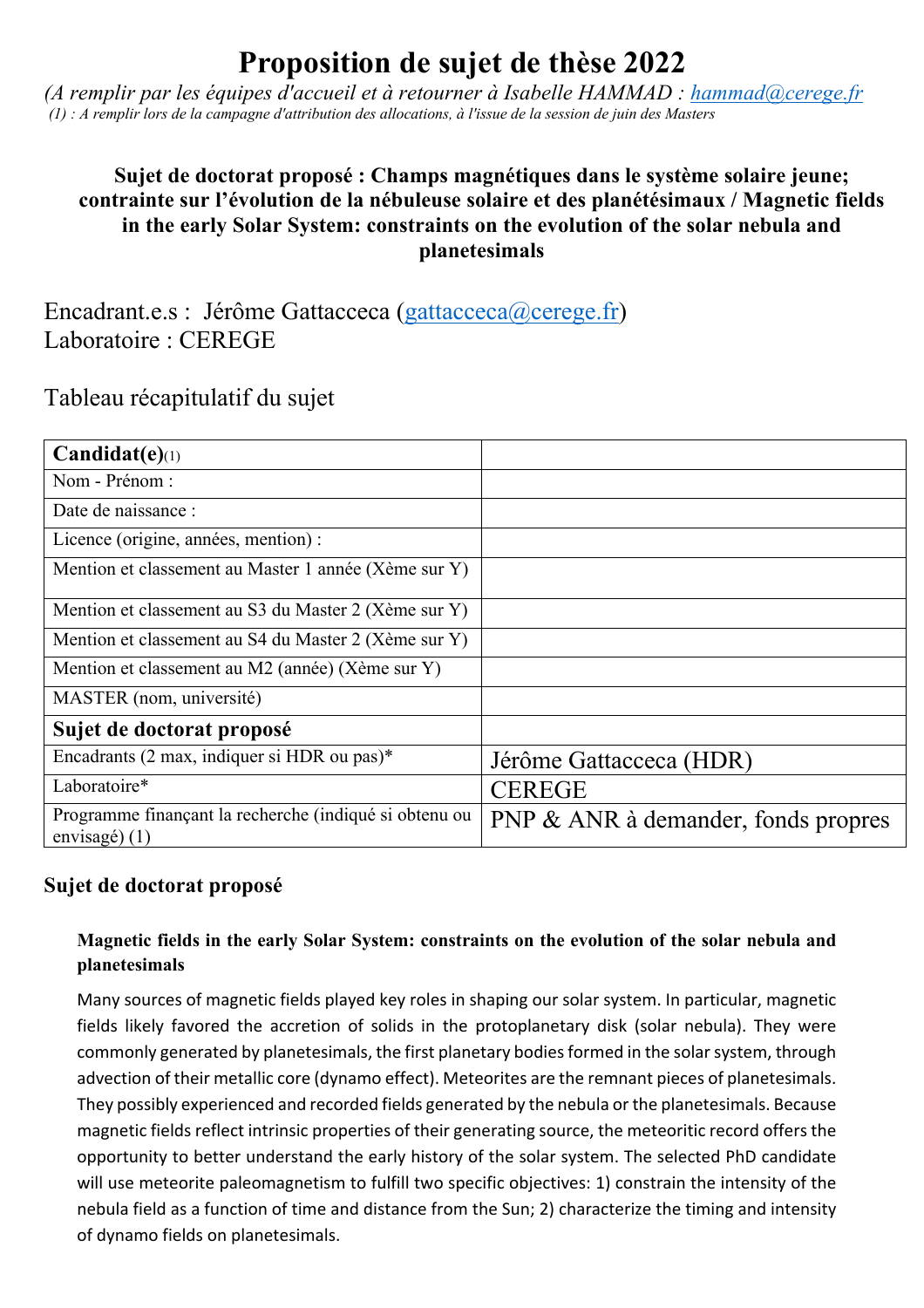This proposal will advance our understanding of the magnetic fields that existed in the early solar system: those sustained by the solar nebula and those generated by dynamo effect on planetesimals. The intensity of these ancient magnetic fields will be estimated using paleomagnetic analyses of selected meteorites. Combined with geochronometry and petrographic data, This data will provide time-resolved constraints on solar nebula and planetesimal dynamo fields. The PhD project is divided into two independent work packages: (WP1) Measuring the chemical remanent magnetization (CRM) and age of aqueous alteration for selected chondrites; (WP2) Analyze the NRM of thermally processed meteorites coming from differentiated and partially differentiated planetesimals to constrain dynamo processes on these planetesimals.

In WP1, the PhD candidate will study a set of magnetite-rich meteorites (LL3 and CO3 chondrites with low petrographic subtypes, CK3, CM2, …), and possibly return samples from asteroids Ryugu and Bennu (from the Hayabusa 2 and Osiris Rex space missions, sample request is pending evaluation). These samples come from different planetesimals formed at different radial distances from the Sun. Their mineralogy suggests that their magnetite crystallized within the lifetime of the solar nebula. For these meteorites we will also acquire I-Xe ages of magnetite extracts with our collaborator Olga Pravdivtseva at Washington University, to constrain the age of the magnetization. This new data will provide a temporally-resolved record of the solar nebula field.

In WP2, the PhD candidate will study the paleomagnetic record of meteorites that were thermally processed on their parent bodies. As such, they may have recorded dynamo magnetic fields. Two meteorite groups have been selected: CK chondrites and eucrites. CK chondrites: These meteorites have never melted on their parent bodies, and could come from partially differentiated bodies. They likely acquired their magnetization during retrograde thermal metamorphism. Existing paleomagnetic data on CK chondrites are limited and outdated and reached contradictory conclusions. A set of magnetite-rich CK chondrites with varying metamorphic grade will be studied through thermal demagnetization. This classic and effective method has never been used on CK chondrites. Eucrites: Eucrites are basalts that formed at the surface of Vesta, a fully differentiated asteroid of 500-km diameter. Only one eucrite has been studied in detail for paleomagnetism, suggesting an early dynamo activity on Vesta. This hypothesis will be tested by analyzing five unbrecciated eucrites selected among the hundred available. To avoid alteration of the main ferromagnetic mineral in eucrites (kamacite) during thermal demagnetization, a paleomagnetism oven with controlled oxygen fugacity will be used.

Methodology: paleomagnetism & rock magnetism (including the use a new magnetic microscopic imaging system, the *Quantum Diamond Microscope*), petrography (optical and electron microscopy, microprobe, …).

Détail du Programme finançant la recherche : Fonds propres J. Gattacecca ; Programme National de Planétologie (INSU/CNES)

**Directeurs de thèse proposés**

**Directeur HDR proposé** Nom - Prénom : Gattacceca Jérôme